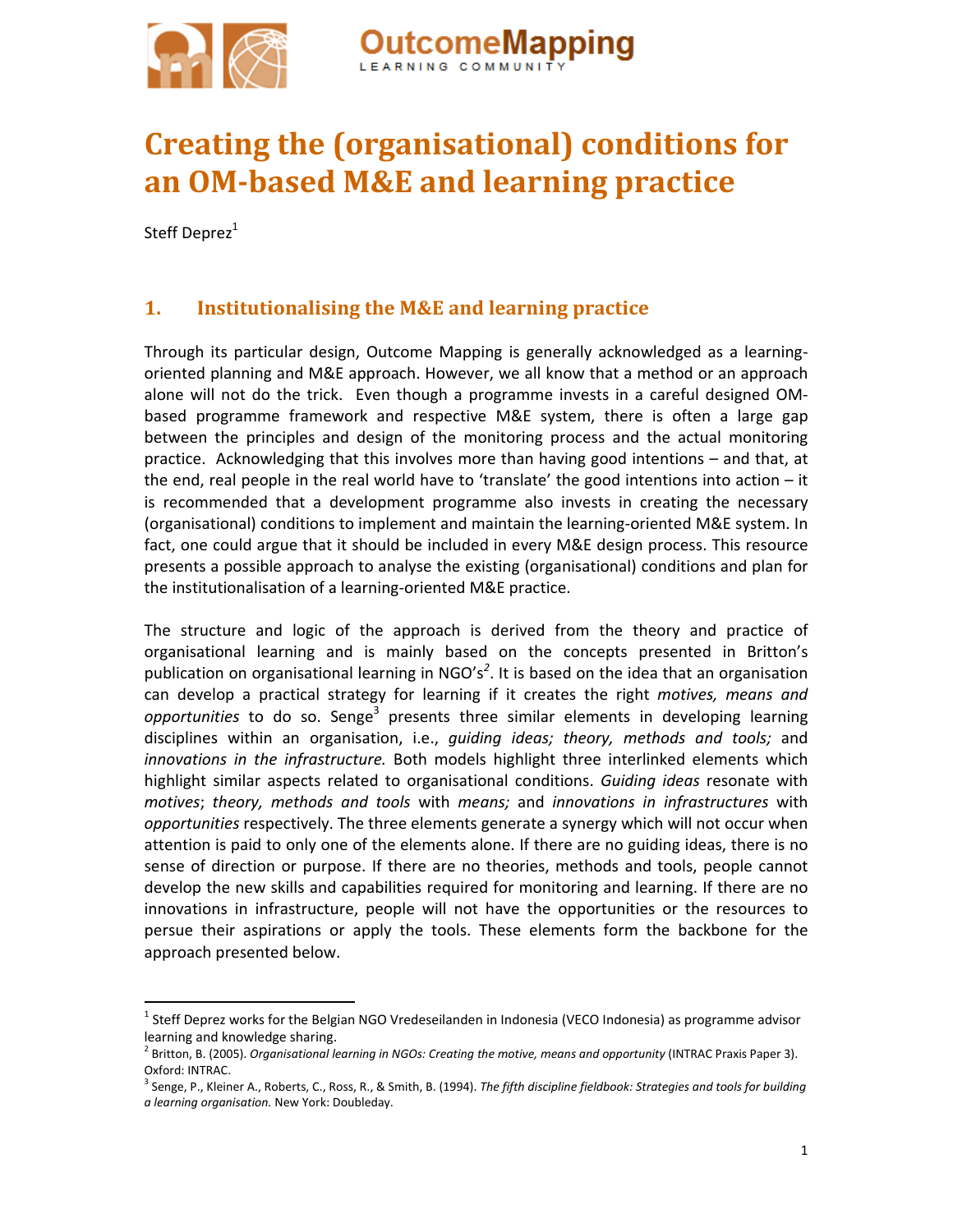

### **2. Creating the motives, means and opportunities**

*(Britton's model contextualised for an OM‐based or other learning‐oriented M&E systems adapted with ideas from Senge4 , IFAD<sup>5</sup> , Guijt6 and personal experience*)

#### **2.1 Creating motives**

#### Guiding Ideas

Formulating aspirations, establishing guiding ideas and creating the motives for the development and implementation of a learning‐oriented M&E system are fundamental and should therefore be developed and articulated deliberately. Programme managers, programme officers and (boundary) partners will not contribute to and participate adequately in an M&E process unless they have an understanding of what it is, why it is important and what is expected.

#### Support from management

Support from leadership is vital for an organisation or programme to encourage and value a learning-oriented M&E system. Support from leadership can be detected, among other factors, by communication about the initiative, its prioritisation on the agenda, living by example and recognition for contributions by staff.

#### Culture of learning

The M&E system will be positively influenced by an organisational culture supportive of learning, i.e., a culture that enables, encourages, values, rewards and uses the learning of its members both individually and collectively. Organisations with a learning culture demonstrate that learning is legitimate, that it is seen as an integral part of staff's work, and that space and time for learning within the M&E process are provided. Learning culture is enhanced by programme managers with an open-minded, transparent, innovative and inclusive mindset.

#### Incentives

Providing incentives (for programme staff, (boundary) partners, programme beneficiaries, …) means offering stimuli to perceive monitoring as opportunities to discuss, critically reflect and learn in order to improve the programme. For the organisation's staff, it involves introducing sources of encouragement, such as clear job descriptions, financial rewards, activity support, recognition, feedback and transparency regarding the collected data. Furthermore, it entails removing disincentives such as ambiguous job descriptions, not making it clear how data is to be used, and the marginalisation of M&E in the organisation. For (boundary) partners involved in the monitoring process, it is recommended to properly negotiate expectations, provide targeted support for operationalising monitoring events and

<sup>4</sup> Senge, P., Kleiner A., Roberts, C., Ross, R., & Smith, B. (1994). *The fifth discipline fieldbook: Strategies and tools for building*

a learning organisation. New York: Doubleday.<br><sup>5</sup> International Fund for Agricultural Development (IFAD) (2002). Managing for impact in rural development. A guide for<br>project M&E. IFAD Office for Evaluation & Study.

<sup>&</sup>lt;sup>.<br>6</sup> Guijt, I. (2008). Seeking Surprise: Rethinking monitoring for collective learning in rural resource management. Published doctoral dissertation, Wageningen University, Wageningen, The Netherlands.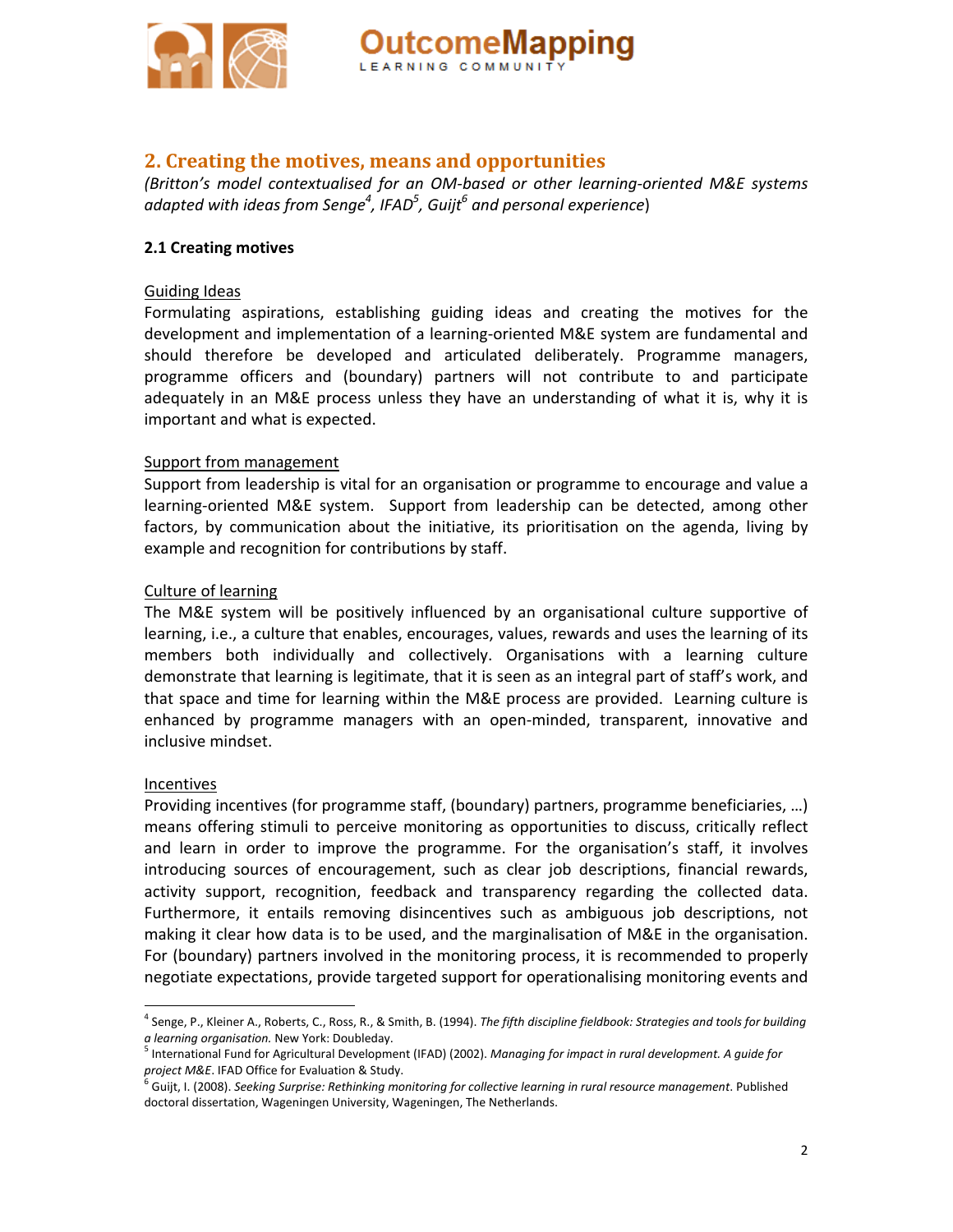

processes, hold joint monitoring training events with programme staff, and maintain a positive spirit of collaboration. Beneficiaries (e.g. local communities, farmers, teachers, ...) can only be expected to invest valuable time in data collection and sense-making activities when the returns are of value to them, in forms such as financial compensation, training opportunities, covering transport and accommodation costs, public recognition of participation, and regular feedback on M&E results.

#### **2.2 Creating means**

*In order for people to contribute to and participate adequately in the M&E system, the programme needs more than motives and guiding ideas; it also require the means to operationalise it.* 

#### Human capacity

M&E and learning processes require sufficient human capacity on the part of the people involved. One cannot assume that everybody has the capacity to adequately contribute to, participate in or manage the different stages of the M&E system. There are specific technical knowledge and skills required related to data collection, data storage, synthesis, documentation and communication. In addition, for participatory M&E, face‐to‐face events for sense‐making require good analytical and facilitation skills. It is also necessary for programme staff to understand why the views of (boundary) partners and beneficiaries matter and to develop a self‐critical look at their own attitudes and behaviours vis‐à‐vis (boundary) partners and beneficiaries. Strategies to ensure sufficient M&E capacity imply hiring the best possible people for each position and providing training, although in many cases most M&E capacity is developed through work experience. Focused inputs by consultants might be necessary but do not contribute much to internal or local capacity building.

#### Specialist support

Many organisations install specialist support and champions whose job is to coordinate monitoring and evaluation processes, help the people and the organisation learn, develop competencies to learn, facilitate analyses and develop appropriate tools and methods. Especially in new programmes, staff are under much pressure to perform, assemble teams, design basic information and management systems, and so on, which leaves little time for anything else. Therefore, it is advisable to shift parts of the monitoring and learning process to other actors in the organisation or even sub‐contractors. These can be individuals or teams, depending on the size and scope of the learning initiatives.

#### Concepts and methods

It is important to discuss and choose appropriate conceptual models for the development and implementation of a learning‐oriented M&E system. It is believed that understanding and exposure to new and challenging conceptual models can help people think and act differently in the way they plan, monitor and learn in the context of the programme. Methods and tools – for data collection, storage, sense-making and communication – based on underlying concepts bridge the gap between theory and practice. It is the synergy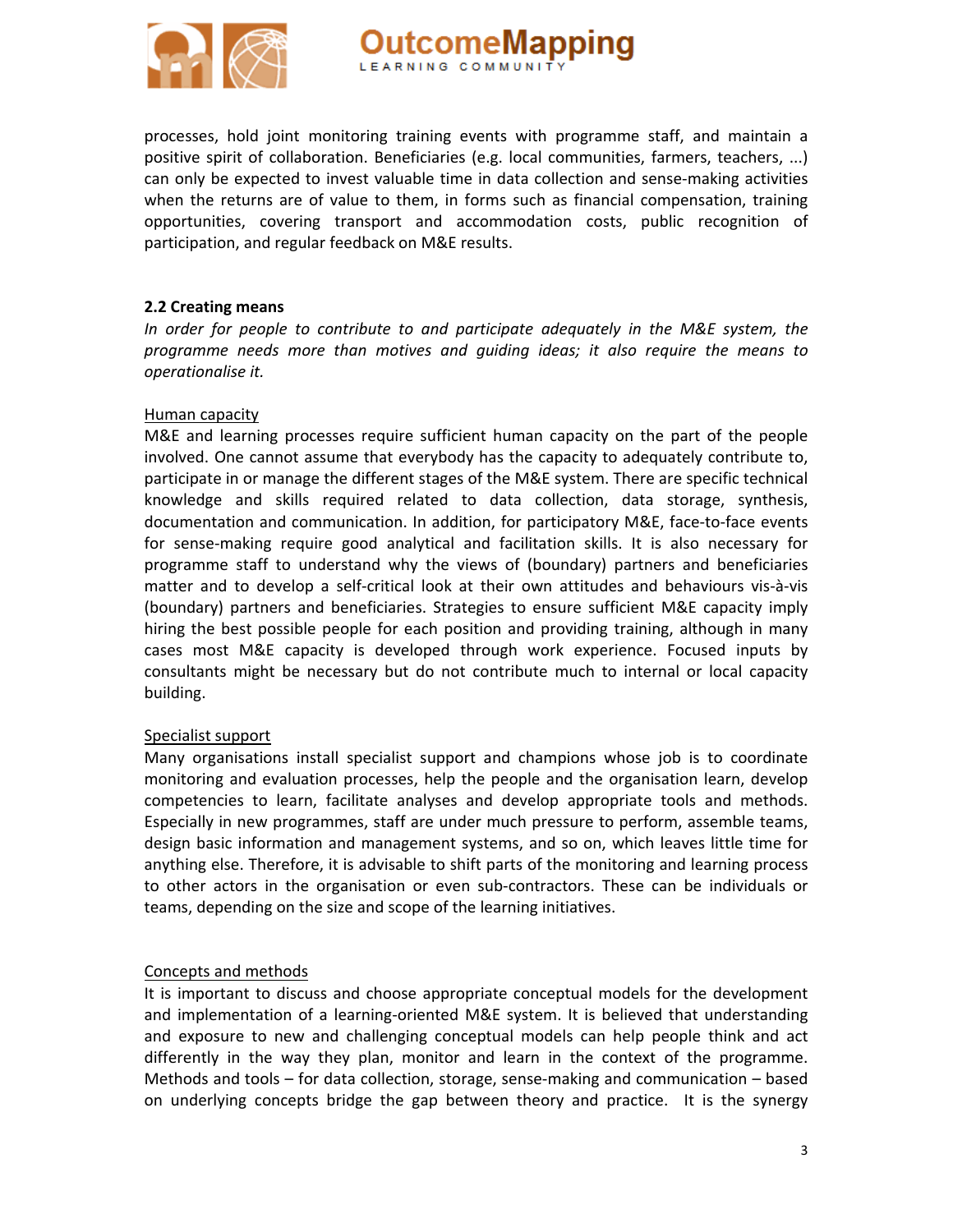

between theory, methods and tools that lies at the heart of any field of human endeavour that truly builds knowledge.

#### Financial resources

Developing and implementing a learning-oriented M&E system not only requires staff but also adequate financial resources. M&E processes and systems cost money. Especially learning‐oriented and participatory M&E processes require more investments in time, meetings and human capacity. Therefore the organisation has to ensure that adequate financial resources for all the stages of the M&E process are available and that an indicative budget is incorporated into the overall financial planning. M&E costs can be categorised into labour costs, operational costs, M&E events, training & study on M&E, equipment and external consultancy costs. Many M&E functions and activities overlap with implementation and management activities. It is recommended not to budget the M&E costs as programme management costs as this makes it unclear what is available. In general, M&E budgets range from 2% to 15% of all costs (IFAD). A general rule of thumb is that the M&E budget should not be so small as to compromise the accuracy and credibility of results, but neither should it divert programme resources to the extent that programming is impaired.

#### **2.3 Creating opportunities**

*Creating motives and means alone are not sufficient for people to contribute to and participate adequately in the learning‐oriented M&E process as long as the organisation is not creating opportunities for good implementation of the M&E process.*

#### Integration into management and operations

For successful implementation, learning and M&E processes are integrated into the existing programme management and operational procedures and processes. This entails the creation of the necessary time and space for the M&E process to take off and unfold and an emphasis on face-to-face sense-making activities. By doing so, adjustments to existing management mechanisms, procedures, work processes, reports, schedules and agendas might be required.

#### Structures, responsibilities and plans

To avoid communication bottlenecks, conflicts of interests, task duplication and inefficient efforts, one needs to carefully consider the location of M&E functions and responsibilities in the organisational structure as well as develop clear and transparent M&E plans, including procedures and timeframes. It is often argued that M&E and learning is the job of everybody in the organisation. This idea is based on the belief that monitoring and learning is a daily and spontaneous activity and that everybody informally or formally monitors their daily operational activities. However, experience shows that the location of those responsible for M&E is critical for performance. Incorporating M&E positions into programme management and decision-making levels is recommended to facilitate the efficient use of information by management. For staff to participate in any activity not considered 'core business' will require additional efforts. Clarity about M&E responsibilities at the programme staff level involves developing clear job descriptions, allocating clear levels of authority and giving sufficient recognition to M&E related staff. As mentioned before, it is also essential to clearly spell out the M&E responsibilities of (boundary) partners and beneficiaries.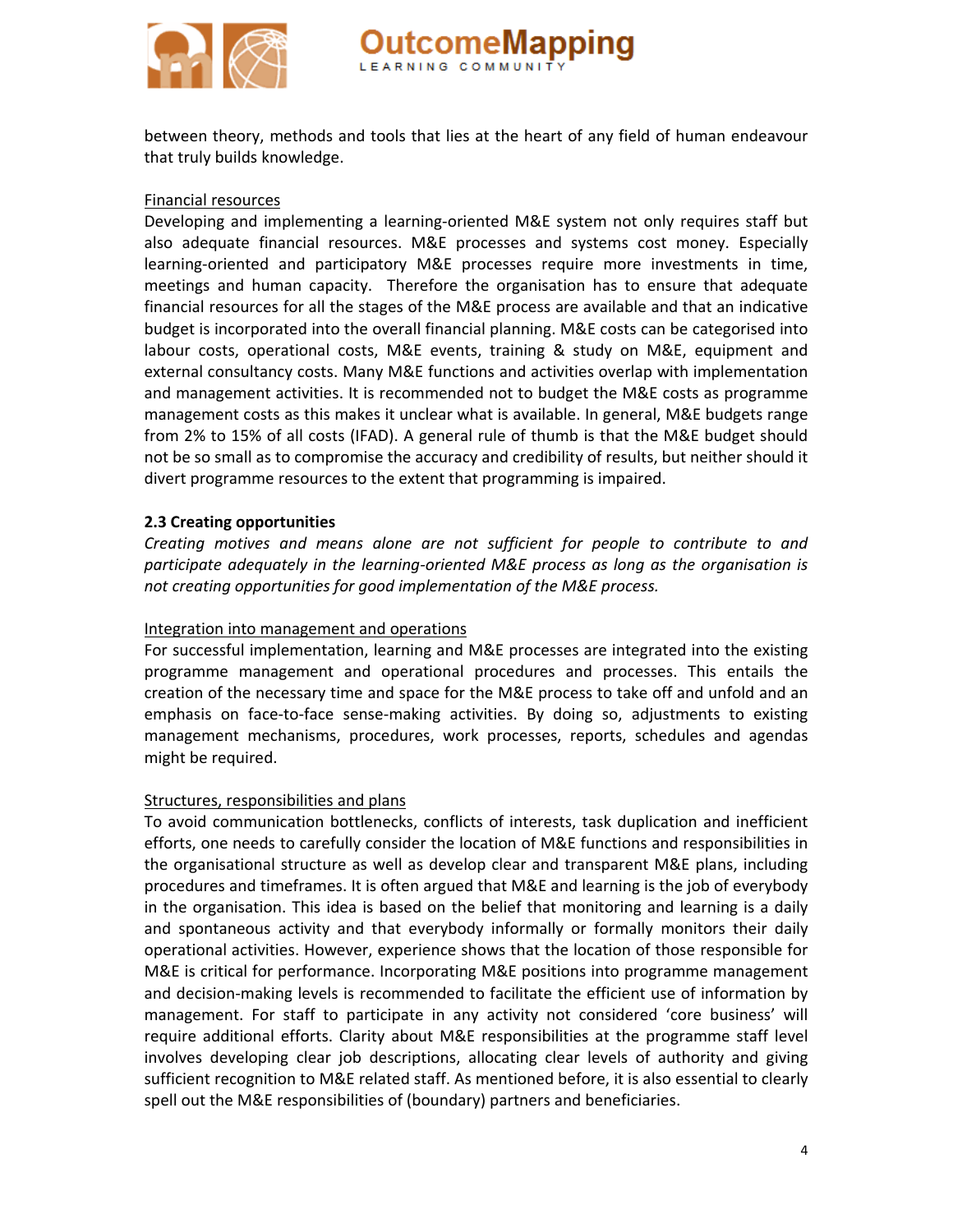



#### Information management infrastructure

The M&E system will generate data and information, synthesised information, analyses and lessons learned. Therefore it is recommended to invest in a well‐designed and responsive information management (IM) system. In bigger programmes, handwritten notes and reports alone will not be sufficient for the management of the M&E process. Storage and documentation provide the foundation for interactive communication, transparency, consensus‐building and continuity. Computerised information systems can make a critical contribution to tracking and using data, but should be carefully developed in order to avoid data being computerised but never used. Crucial aspects for the design of the IM system are to: investigate which information needs to be stored and made accessible, how data and information are to be stored (logic) and how and by whom they can be retrieved. The IM system should be in line with, and not divorced from the management's information needs and should ideally be an integral part of the learning mechanisms in the organisation.

#### Relationships of trust

The quality and the nature of the relationships among programme staff or within a partnership will heavily affect monitoring, learning and negotiation processes. Interpersonal relationships are a key factor in organisational/social learning processes and are qualified by the level of trust and respect involved. Building relationships of trust between staff and (boundary) partners is essential because it guides and determines who people talk to and share experiences with, whether people challenge one another, and whether their own weaknesses and strengths can be expressed.

#### **3. Selfassessment approach**

The twelve elements mentioned above can be used to structure a self-assessment on the organisational conditions. Through *individual questionnaires* (annex 1 presents a sample questionnaire), *semi‐structured interviews* or *focus group discussions,* a programme can analyse the organisational conditions and based on the results develop plans to improve the necessary conditions. Table 1 provides possible guiding questions for analysis for each of the twelve elements.

|                               | <b>Guiding questions</b>                                                                                                                | Possible further probing<br>questions                                                                                                             |
|-------------------------------|-----------------------------------------------------------------------------------------------------------------------------------------|---------------------------------------------------------------------------------------------------------------------------------------------------|
| 1. Creating<br><b>Motives</b> | Do programme staff and partners have a<br>1.1<br>common understanding of the purpose, aspiration<br>and expectations of the M&E system? | Which aspects of the M&E system<br>are not yet clear?<br>$\cdots$                                                                                 |
|                               | Is there sufficient support from<br>1.2<br>management staff for the development and<br>implementation of the M&E system?                | What kind of support is provided<br>by management?<br>What extra support is required?<br>                                                         |
|                               | 1.3<br>Does the organisation have an<br>organisational culture that encourages, values and<br>uses learning?                            | Provide examples that show<br>elements of a learning culture?<br>What could be improved?<br>What are the factors hindering a<br>learning culture? |
|                               | Does the programme have sufficient<br>1.4<br>incentives, stimuli or sources of encouragement in                                         | What kinds of incentives are in<br>place?                                                                                                         |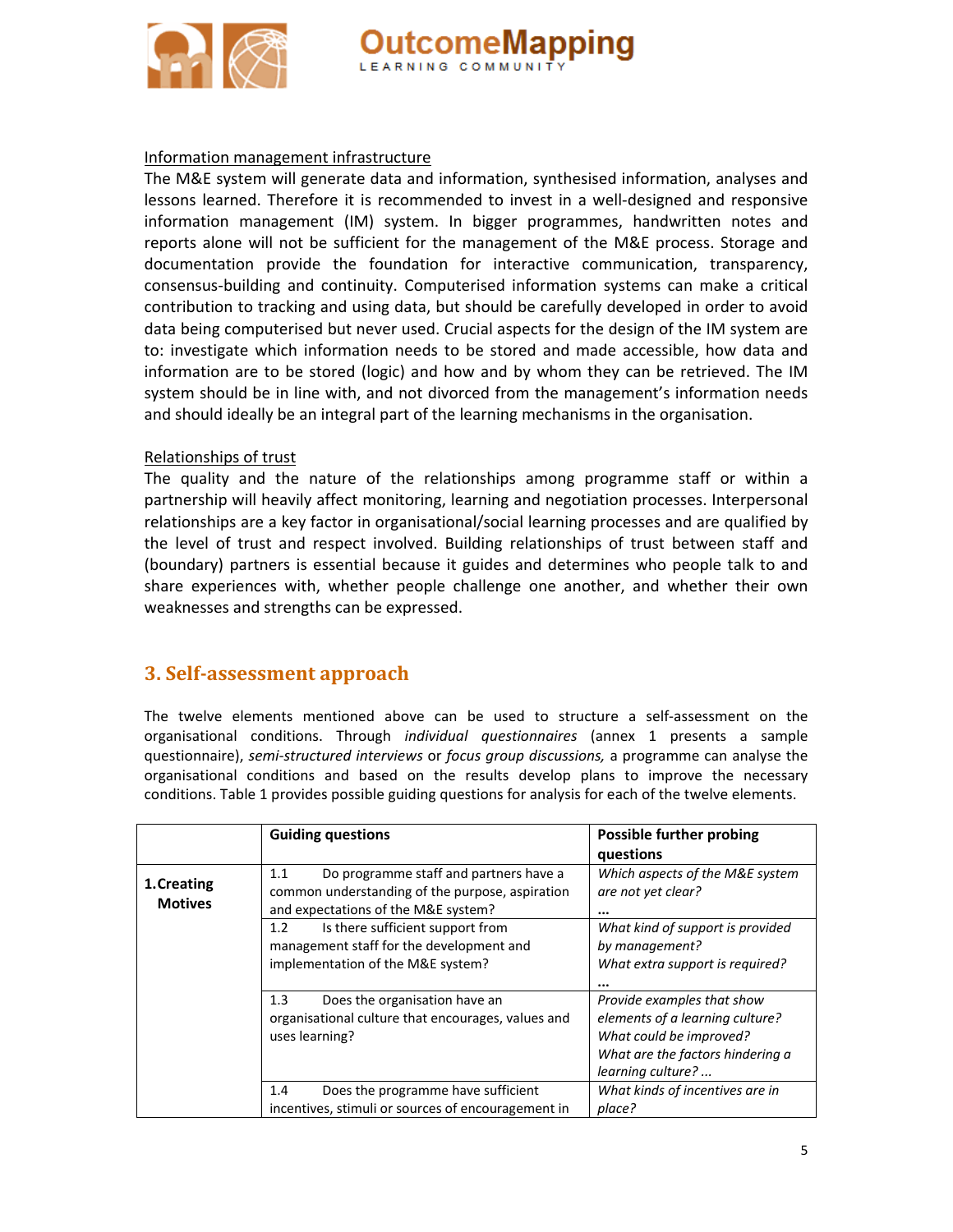

|                                               | place for its staff to participate and carry out the<br>different processes of the M&E system?                                                               | What should be improved?                                                                                                                                                               |  |
|-----------------------------------------------|--------------------------------------------------------------------------------------------------------------------------------------------------------------|----------------------------------------------------------------------------------------------------------------------------------------------------------------------------------------|--|
| 2. Creating<br><b>Means</b>                   | Do programme staff and partners have<br>2.1<br>sufficient human capacities to participate in,<br>manage and contribute adequately to the M&E<br>system?      | Which M&E capacities are well<br>developed?<br>Which capacities need to be<br>enhanced?                                                                                                |  |
|                                               | Does the organisation have sufficient<br>2.2<br>specialist support available to coordinate and assist<br>the M&E process                                     | Who is providing specialist support<br>in the organisation?<br>What further support is missing?                                                                                        |  |
|                                               | Is the M&E system built on appropriate<br>2.3<br>conceptual models and are the right methods and<br>tools available to support/facilitate the M&E<br>system? | Which concepts/models are<br>underpinning the M&E system?<br>Which methods/tools are used and<br>well developed?<br>What needs to be improved?                                         |  |
|                                               | Are there adequate financial resources<br>2.4<br>available for the different processes of the M&E<br>system?                                                 | Is the M&E budget known to the<br>staff coordinating the M&E<br>process?<br>Are the costs for M&E budgeted for<br>separately? How much is the total<br>M&E budget + % of total budget? |  |
| <b>Creating</b><br>з.<br><b>Opportunities</b> | Is the M&E system well integrated into the<br>3.1<br>management and operational process of the<br>organisation and the programme?                            | Which procedural changes or<br>adjustments of work processes<br>have assisted the integration of the<br>M&E system?<br>Which aspects of the M&E system<br>could be further integrated? |  |
|                                               | 3.2<br>Does the organisation have an appropriate<br>organisational structure for M&E with sufficient<br>clarity on the M&E responsibilities?                 | Where and how are M&E functions<br>structured in the organisation?<br>Are the M&E plans clear and<br>transparent?<br>Are the roles and responsibilities<br>clear to all staff?         |  |
|                                               | 3.3<br>Does the organisation have an operational<br>and useful information management system in<br>place to support the M&E system?                          | Which information management<br>systems are in place?<br>What needs to be further<br>developed?                                                                                        |  |
|                                               | Is there a sufficient level of trust and<br>3.4<br>respect among the programme staff and partner<br>staff?                                                   | Do programme staff feel free to<br>speak out, challenge each other<br>and share experiences? Why? Why<br>not?<br>Do staff from partner<br>organisations feel free to speak             |  |
|                                               | Table 1: Guiding questions for a self-assessment on the organisational conditions                                                                            | out, challenge the implementing<br>team, provide feedback and share<br>experiences? Why? Why not?                                                                                      |  |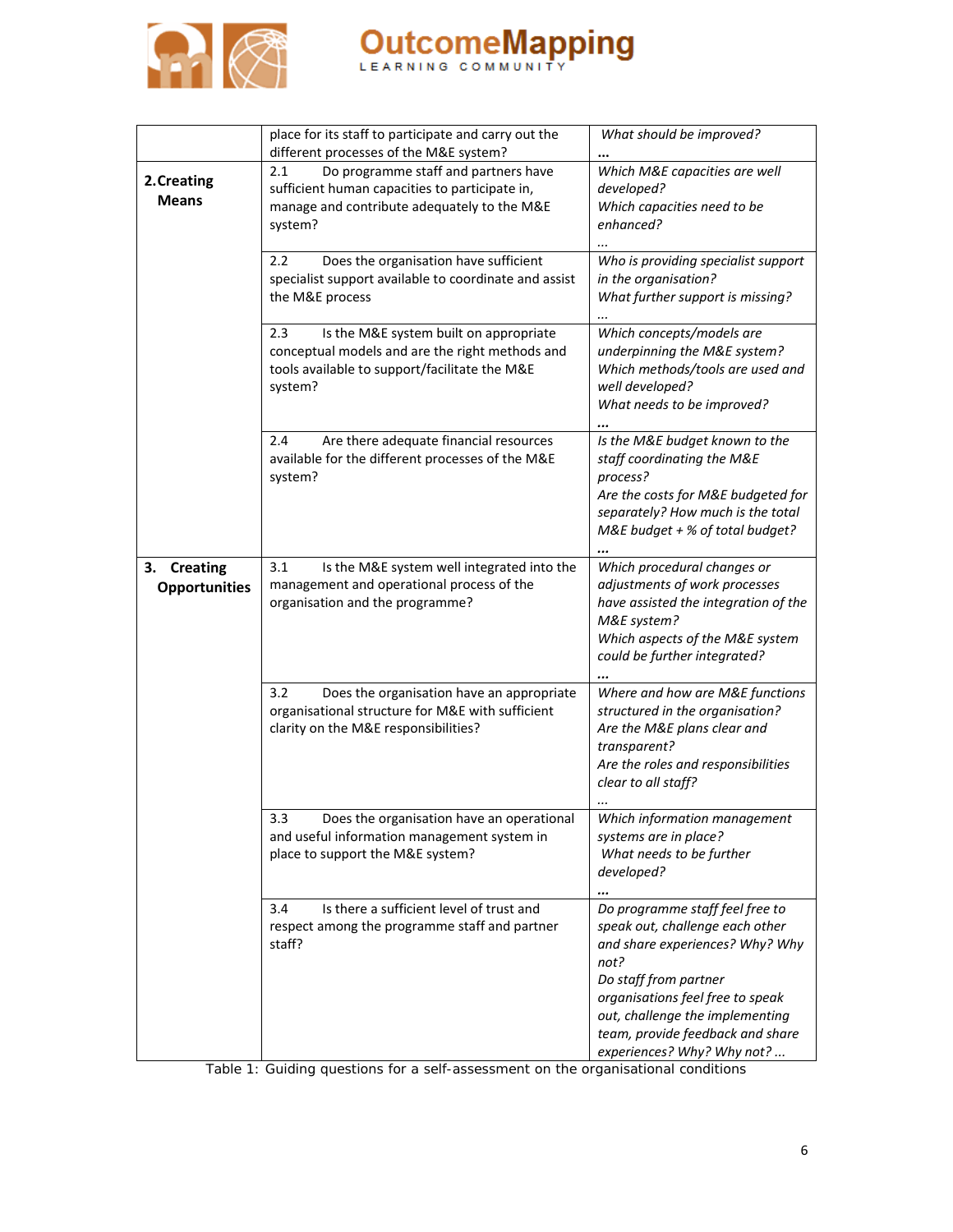



For the development of its OM-based M&E system, VECO Indonesia used a seven step design process: identify the purpose and scope, identify the organisational spaces and rhythms, define the information needs, plan for data collection and synthesis, plan for sense-making, plan for documentation and communication and the final step, plan how the necessary organisational conditions and capacities will be established in support of the M&E system. For this step, VECO programme staff engaged in a facilitated self‐assessment. An *individual questionnaire* (annex 1) was filled out by 11 respondents (management and programme staff) followed by a *focus group interview (4 hours)* with the same group of respondents to further analyse the twelve elements. The individual questionnaire only focused on a 'scoring' of the different elements guided by twelve questions. Respondents indicated their score without prior knowledge of the conceptual background of the organisational conditions. The focus group interview included a presentation of each of the twelve elements followed by a group scoring and a further in‐depth analysis of each element. Individual *semi‐structured face‐to‐face interviews* (3 people) provided additional insights on the organisational conditions and triangulated the data obtained during the focus group interview.

comeMapping

LEARNING COMMUNIT

Figure 1 presents the outcomes (scoring) of both the individual questionnaire and the focus group discussion making use of a bar diagramme.



#### **Figure 1: Result assessment organisational conditions VECO Indonesia (per element)**

Not so much attention was given to the absolute results of each of the elements. However, it turned out to be a useful trigger for a further reflection during the facilitated focus group discussions and the individual semi‐structured interview. For each of the elements, participants shared their opinions, analysed the current situation and formulated suggestions for future action. The outcomes of this exercise resulted in concrete actions to improve some of the conditions.